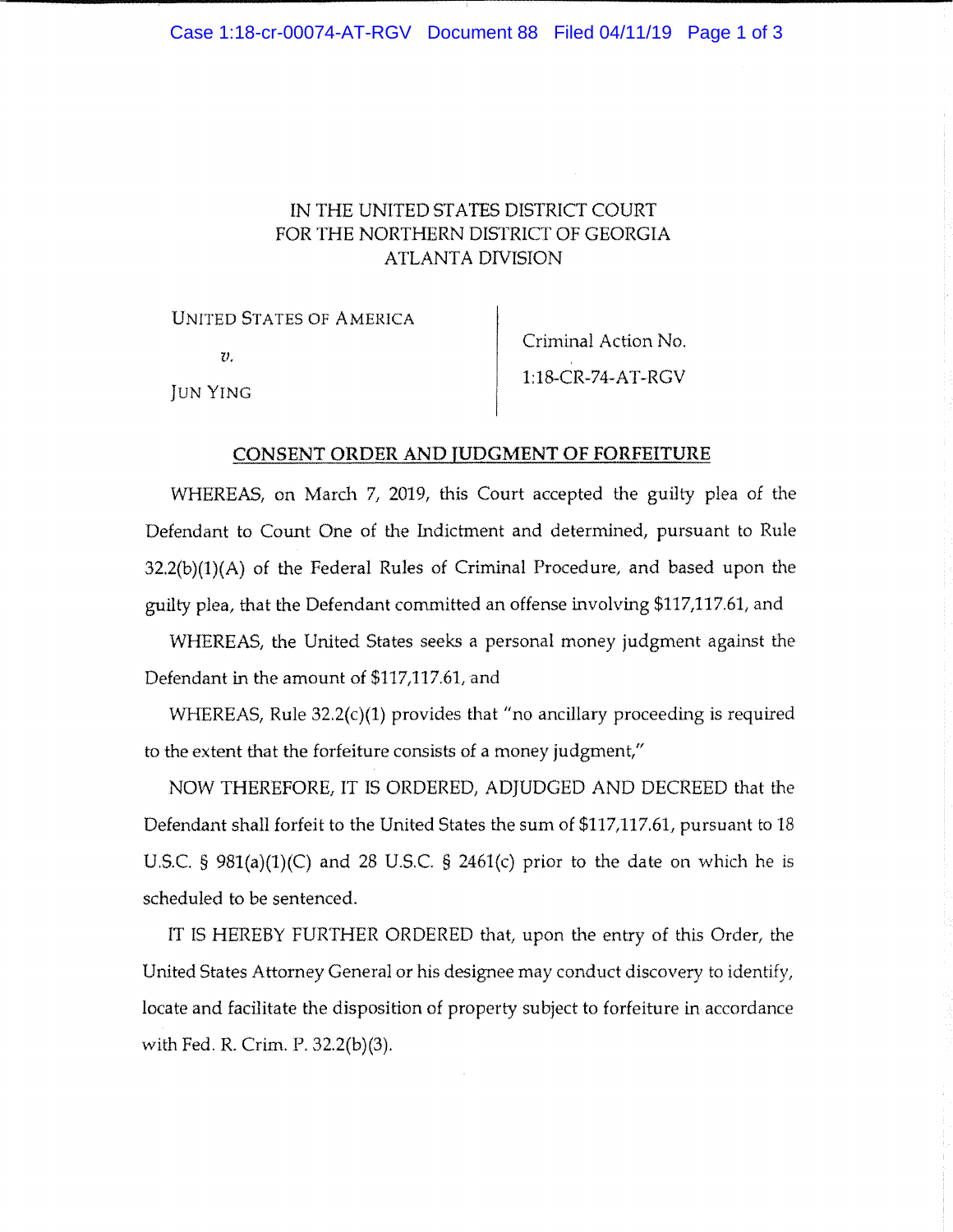IT IS FURTHER ORDERED that the Court shall retain jurisdiction in this case for the purpose of enforcing this Order and, pursuant to Rule 32.2(b)(3), this Order of Forfeiture shall become final as to the Defendant at the time of sentencing and shall be made part of the sentence and included in the Judgment; and

IT IS FURTHER ORDERED that the United States may, at any time, move, pursuant to Rule 32.2(e), *to* amend *this* Order of Forfeiture *to* substitute property, with a value not exceeding \$117,117.61, to satisfy *the* money judgment in whole or in part.

SO ORDERED THIS  $\mu$   $\sim$  day of  $\frac{7\mu}{\mu}$  2019.

Amy Paparties Amy Totenberg

UNITED STATES DISTRICT JUDGE

Submitted by:

Sekret T. Sneed Assistant United States Attorney

Consented

R. Joseph Burb Georgia Bar No, 094503 Bryan Cave Leighton Paisner, LLP 1201 W. Peachtree Street, N.W., 14<sup>th</sup> Floor